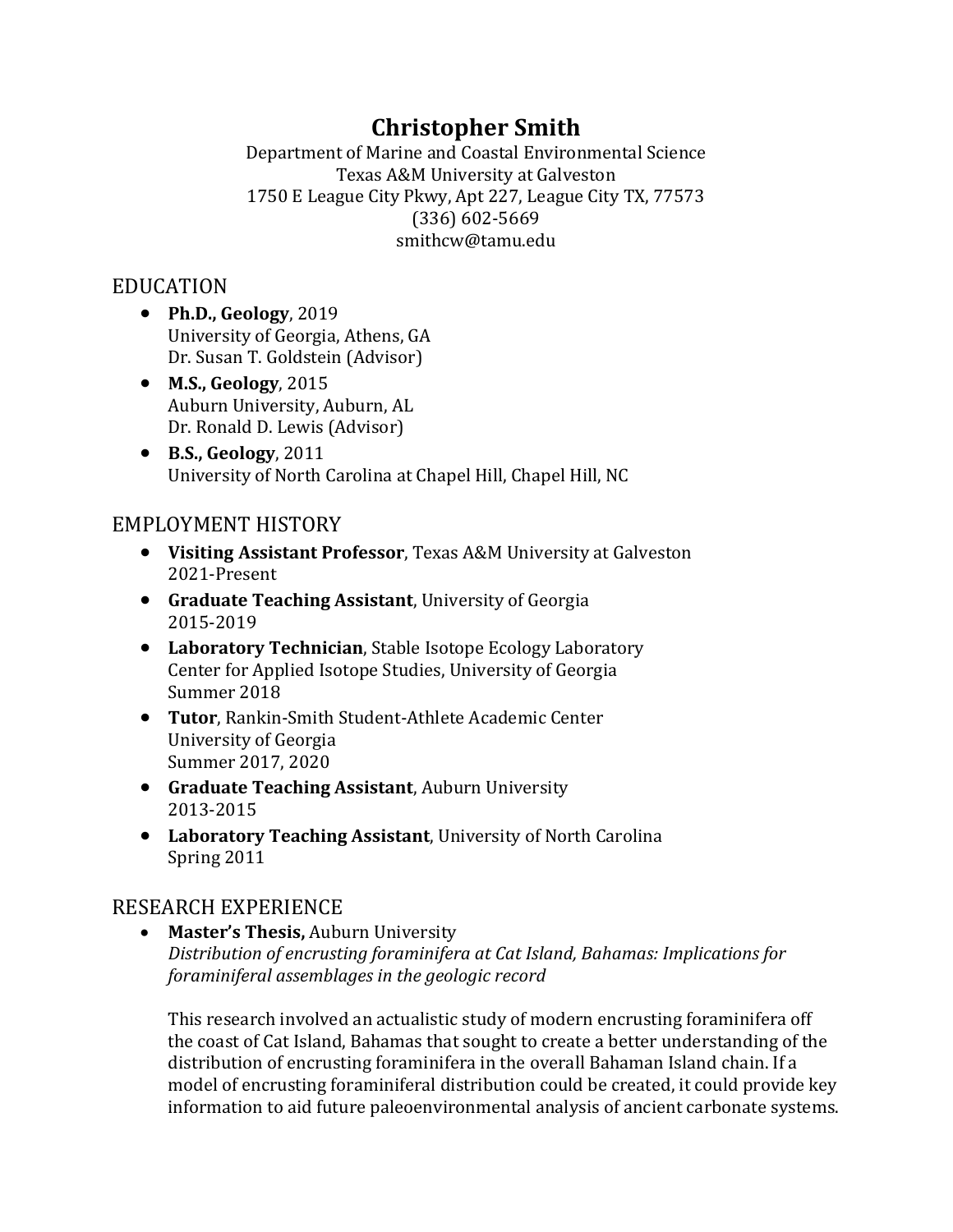• **Ph.D. Dissertation**, University of Georgia *Foraminiferal responses to heavy metals: An examination of potential bioindicators and incorporation using the propagule method*

My doctoral research involved an investigation of benthic foraminiferal responses to heavy metal contamination, from effect on population dynamics to test construction and possible incorporation. This study also featured a focus on zinc contamination and the relationship between heavy metal contamination, test deformities, and salinity and temperature variation.

# PUBLICATIONS

- **Smith, C.W.** and Goldstein, S.T., 2019, The effects of selected heavy metal elements on experimentally grown foraminiferal assemblages from Sapelo Island, Georgia and Little Duck Key, Florida, U.S.A.: *Journal of Foraminiferal Research* v. 49 (3), p. 303- 318.
- **Smith, C.W.**, Fehrenbacher, J., and Goldstein, S.T., 2020, Incorporation of heavy metals in experimentally grown foraminifera from Sapelo Island, Georgia and Little Duck Key, Florida, U.S.A.: *Marine Micropaleontology* v. 156, 101854.
- **Smith, C.W.** and Goldstein, S.T., 2021, Variation of temperature and salinity and their effect on the impact of heavy metal pollutants (nickel and zinc) on experimentally grown foraminiferal assemblages from Sapelo Island, Georgia and Little Duck Key, Florida, U.S.A.: *Journal of Foraminiferal Research*, v. 51 (3), p. 99– 114.
- **Smith, C.W.** and Lewis, R.D., 2021, The distribution of encrusting foraminifera at Cat Island, Bahamas: Implications for foraminiferal assemblages in the geologic record (Manuscript completed and soon to be submitted to the Journal of Foraminiferal Research)

# CONFERENCE PRESENTATIONS

- **Smith, C.W.** and Lewis, R.D., 2014, The distribution of encrusting foraminifera at Cat Island, Bahamas: Preliminary results: *Geological Society of America Abstracts with Programs*, v. 46, no. 6, p. 540. Vancouver, British Columbia
- **Smith, C.W.** and Lewis, R.D., 2015, The distribution of encrusting foraminifera at Cat Island, Bahamas: *Joint Symposium on the Natural History and Geology of the Bahamas*.

San Salvador Island, Bahamas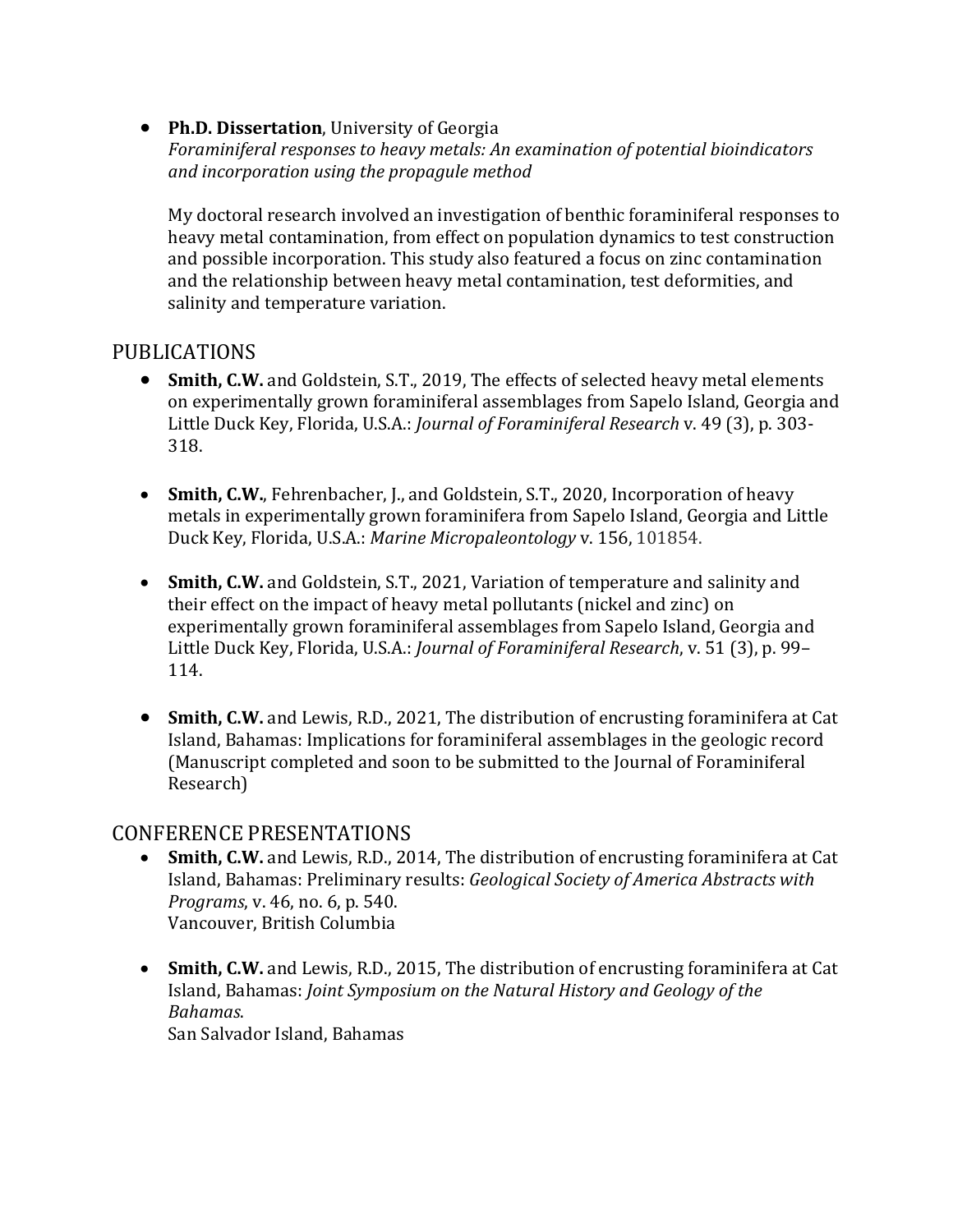- Lewis, R.D., **Smith, C.W.**, Merrill, D., Tichenor, H.R., 2015, Comparison of encrusting foraminifera at bank barrier reefs and lagoonal patch reefs found at San Salvador and Cat Island, Bahamas: Geological Society of America Abstracts with Programs, v. 47 p. 347. Baltimore, Maryland
- **Smith, C.W**. and Lewis, R.D., 2016, The characteristics and distribution of encrusting foraminifera at Cat Island, Bahamas: *Geological Society of America Abstracts with Programs*, v. 48, no. 7. Denver, Colorado
- **Smith, C.W.** and Goldstein, S.T., 2017, Effect of selected heavy metal elements on shallow-water benthic foraminiferal assemblages from Sapelo Island, Georgia and Little Duck Key, Florida: An investigation using the propagule method: *Geological Society of America Abstracts with Programs*: v. 49, no. 6. Seattle, Washington
- **Smith, C.W.** and Goldstein, S.T., 2018, Effects of selected heavy metals on shallowwater benthic foraminiferal assemblages from Sapelo Island, Georgia and Little Duck Key, Florida (USA): International Symposium on Foraminifera. Edinburgh, Scotland
- **Smith, C.W.** and Goldstein, S.T., 2019, Incorporation of heavy metals in experimentally grown foraminifera from Sapelo Island, Georgia and Little Duck Key, Florida, USA: *Geological Society of America Abstracts with Programs*: v. 51, no. 5 Phoenix, Arizona

# FUNDING

- Auburn University Department of Geosciences Advisory Board **Student Research Award**, 2014 \$1,000
- University of Georgia Department of Geology **Miriam Watts-Wheeler Scholarship Research Fund**, Spring 2016 \$500
- University of Georgia Department of Geology **Levy Memorial Fund**, Spring 2016 \$900
- University of Georgia Department of Geology **Miriam Watts-Wheeler Scholarship Research Fund**, Fall 2016 \$500
- University of Georgia Department of Geology **Miriam Watts-Wheeler Scholarship Research Fund**, Spring 2017 \$1,000.00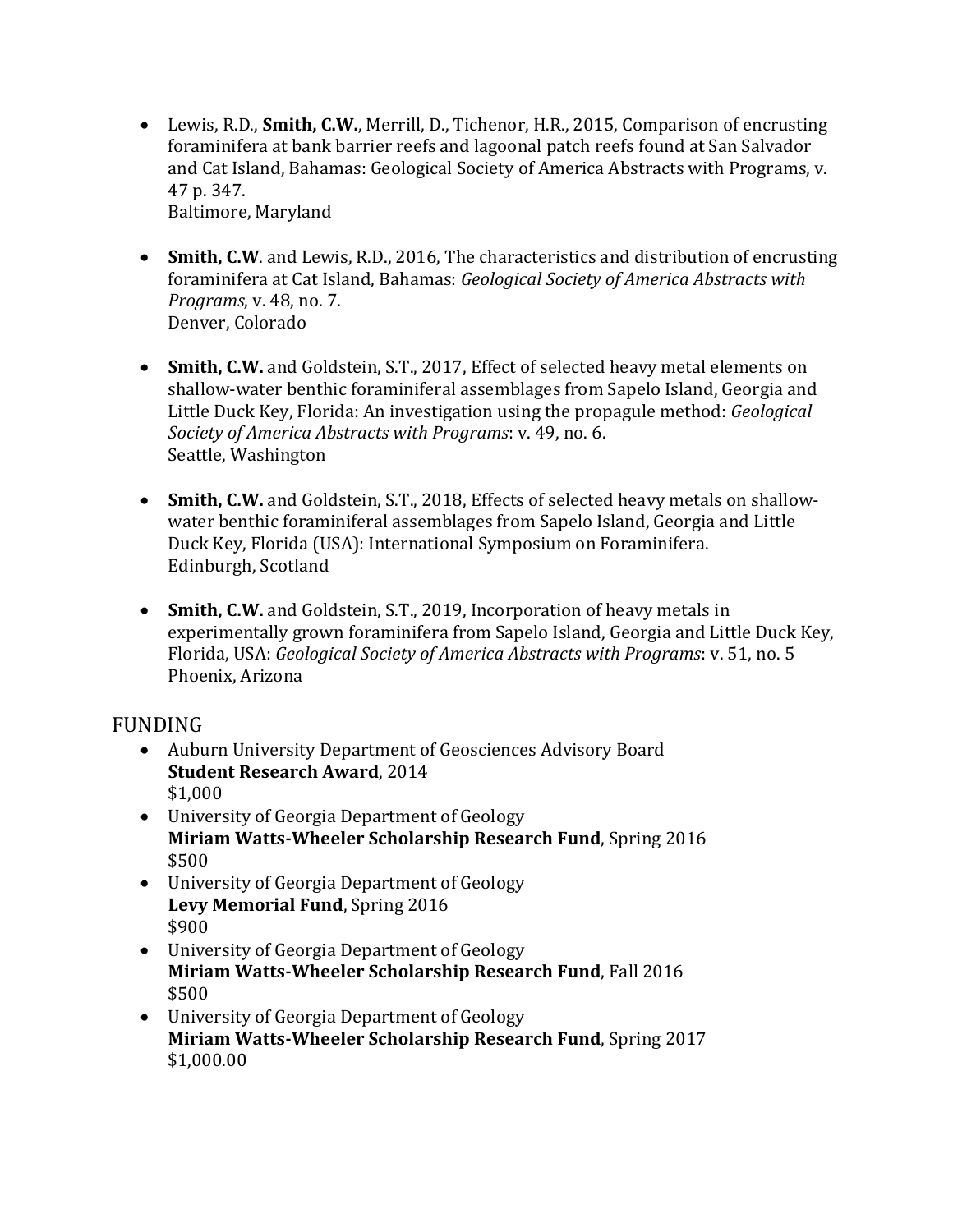- American Association of Petroleum Geologists Foundation **Bernold M. "Bruno" Hanson Memorial Environmental Grant**, Spring 2017 \$2,000
- Cushman Foundation for Foraminiferal Research **Joseph A. Cushman Award for Student Research**, Spring 2017 \$2,000 North American Micropaleontology Section **Garry Jones and Brian O'Neill Memorial Grant**, Spring 2018 \$1,000

# TEACHING EXPERIENCE

# **Courses Taught:**

# • **Texas A&M University at Galveston**

*Environmental Micropaleontology*

-Instructor of record for lecture and laboratory portions

-Designed the entire course, including both lecture and laboratory portions

-Serves as an overview of microfossil groups, their biology, ecology, and applications -Instructed between 20 and 30 students

#### *Historical Geology*

-Instructor of record for lecture and laboratory portions

-Designed the entire course, including both lecture and laboratory portions - Course focuses on introducing students to geology as a tool for interpreting the history of earth

-Topics include sedimentary rock classification, fossil classification, basic stratigraphy, and a "walk through time" familiarizing the students with both the geologic time scale and the gradual change of life over time

#### *Earth and Ocean Science*

-Instructor of record for lecture and laboratory portions

-Course focuses on introducing students to earth systems analysis, plate tectonic framework, earth and ocean structure and chemistry, ocean and atmospheric circulation, and global carbon and hydrologic cycles

Topics include earth systems interactions in the coastal zone, primary productivity and oceanic life, human modification and dependence on earth system components, and climate change analysis

#### *Oceanography*

-Instructor of record for lecture and laboratory portions

-Designed the entire course, including both lecture and laboratory portions -Course focuses on introducing students to the ocean environment and interrelated sub-disciplines of oceanography

-Topics include ocean circulation, ocean chemistry, marine geology, marine ecology, and human impact on marine environments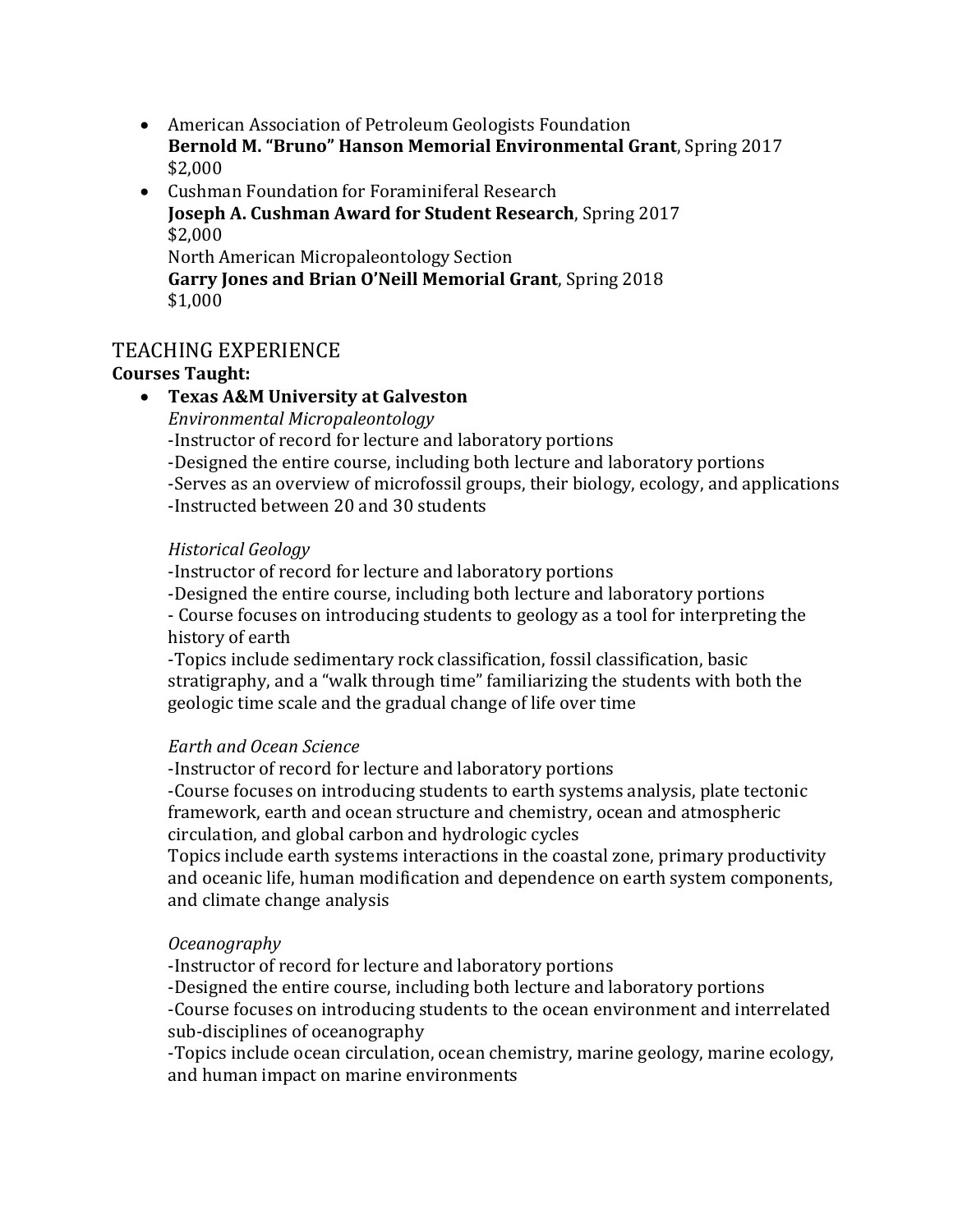#### *Field Methods in Marine Science*

-Instructor of record for lecture and laboratory portions

-Designed the entire course, including both lecture and laboratory portions -Class meets once a week for an hour lecture followed by an extended laboratory session

- Course focuses on techniques of documenting collected materials, the methods of reconnaissance and the mapping of traverses in the major coastal environments -Topics include sampling and recording techniques, interview procedures and the use of maps and remotely sensed imagery

#### • **University of Georgia**

*Earth Processes and Environments* 

-Instructor of record for both the lecture and laboratory portions (Summer 2019)

-Designed the entire course, lecture and laboratory, from the ground up (Summer 2019)

-Instructed between 10 and 20 students in weekly laboratory sessions -Graded laboratory assignments, exams, and homework

-Covered introductory topics in physical geology including rock identification, mineral identification, geological processes, and basic geological mapping techniques

-Constructed and taught the lecture and laboratory portions of the course during a summer session

#### *Earth's History of Global Change*

-Instructed between 20-30 students in weekly laboratory sessions

-Designed exams and quizzes

-Graded laboratory assignments, exams, and homework

-Covered introductory topics in geology with an emphasis on geology as a tool for historical analysis such as basic sedimentary geology, paleontology, and stratigraphy

-Taught a complete unit of the lecture portion of the course covering environmental, evolutionary, and tectonic events of the Paleozoic and Mesozoic Eras during Spring of 2019.

#### *Facies Models and Stratigraphy*

-Aided in the instruction of 10-20 students in weekly laboratory sessions -Graded laboratory assignments, lecture quizzes and lecture exams -Course involved a thorough exploration of sedimentary geology and stratigraphy for upper level geology majors.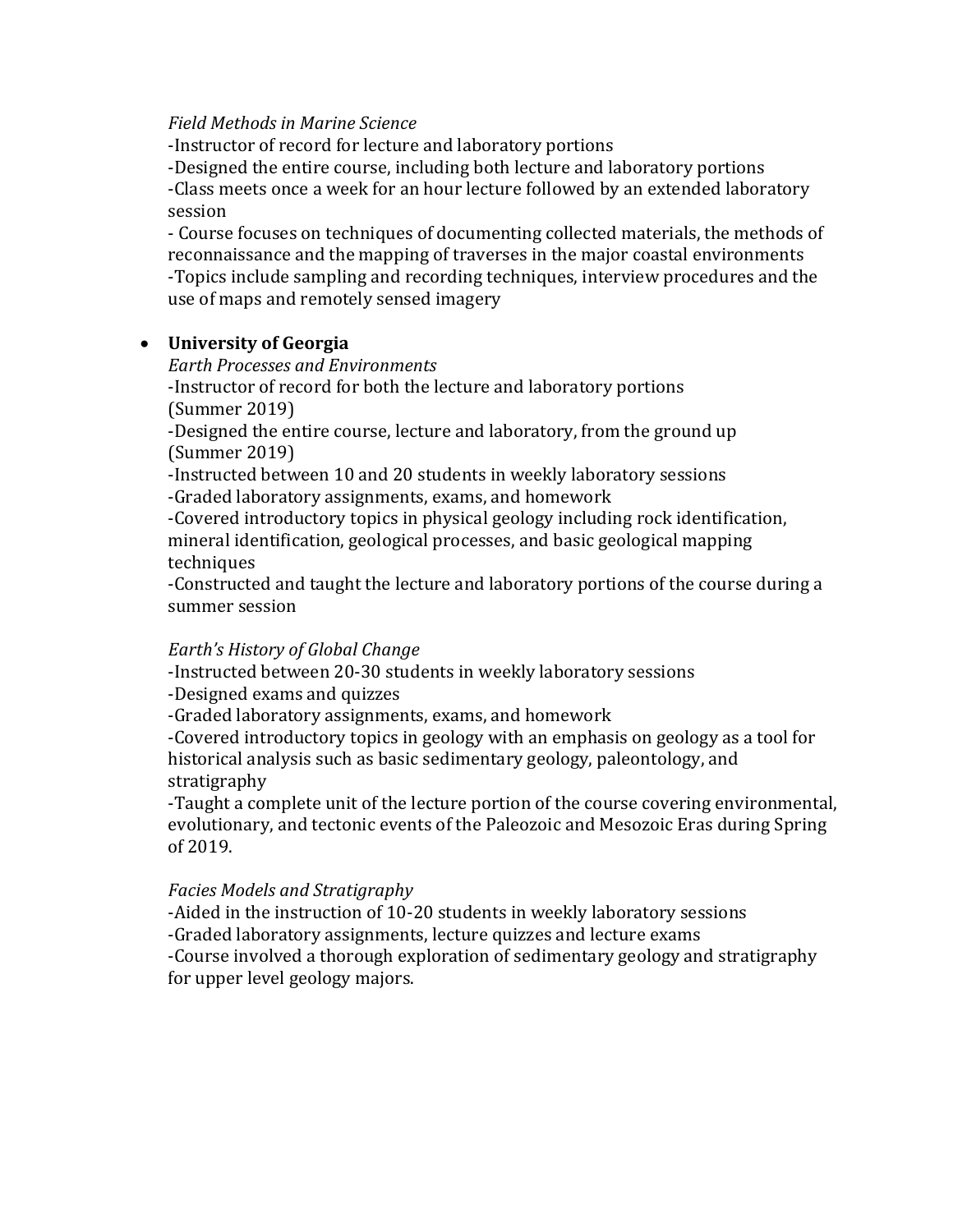#### • **Auburn University**

*Physical Geology* -Instructed 10-20 students in weekly laboratory sessions -Graded laboratory assignments, quizzes, and exams -Course acted as a basic introduction to geology for beginning students, concentrating on the physical properties of rocks and sediments

#### *Historical Geology*

-Instructed 20-30 students in weekly laboratory sessions

-Fully designed the laboratory part of the course, including assignments, specimen sets, quizzes, and exams

-Acted as Head Teaching Assistant for the course, responsible for training incoming teaching assistants and running weekly meetings

-Course focused on introducing students to geology as a tool for interpreting the history of earth

-Topics included sedimentary rock classification, fossil classification, basic stratigraphy, and a "walk through time" familiarizing the students with both the geologic time scale and the gradual change of life over time

#### *Paleontology*

-Instructed 10-20 students in both weekly laboratory sessions and occasional lectures

-Aided the instructor of record in designing the laboratory assignments, planning field trips, selecting specimens for teaching sets, and grading all assignments, exams, and quizzes for both the lecture and laboratory sections

-Conducted lectures lasting an hour and a half on topics such as dinosaurs, human evolution, and foraminifera

-Course acted as an overview of paleontology for upper level geology majors and covered topics such as invertebrate classification, paleontology techniques, vertebrate evolution, micropaleontology, and the history of paleontological study

#### *Stratigraphy*

-Instructed 10-20 students in weekly laboratory sessions

-Graded all laboratory assignments, quizzes, and exams

-Course acted as an overview of the history of stratigraphy, stratigraphic rules techniques, geologic mapping, and cross sections for upper level geology majors